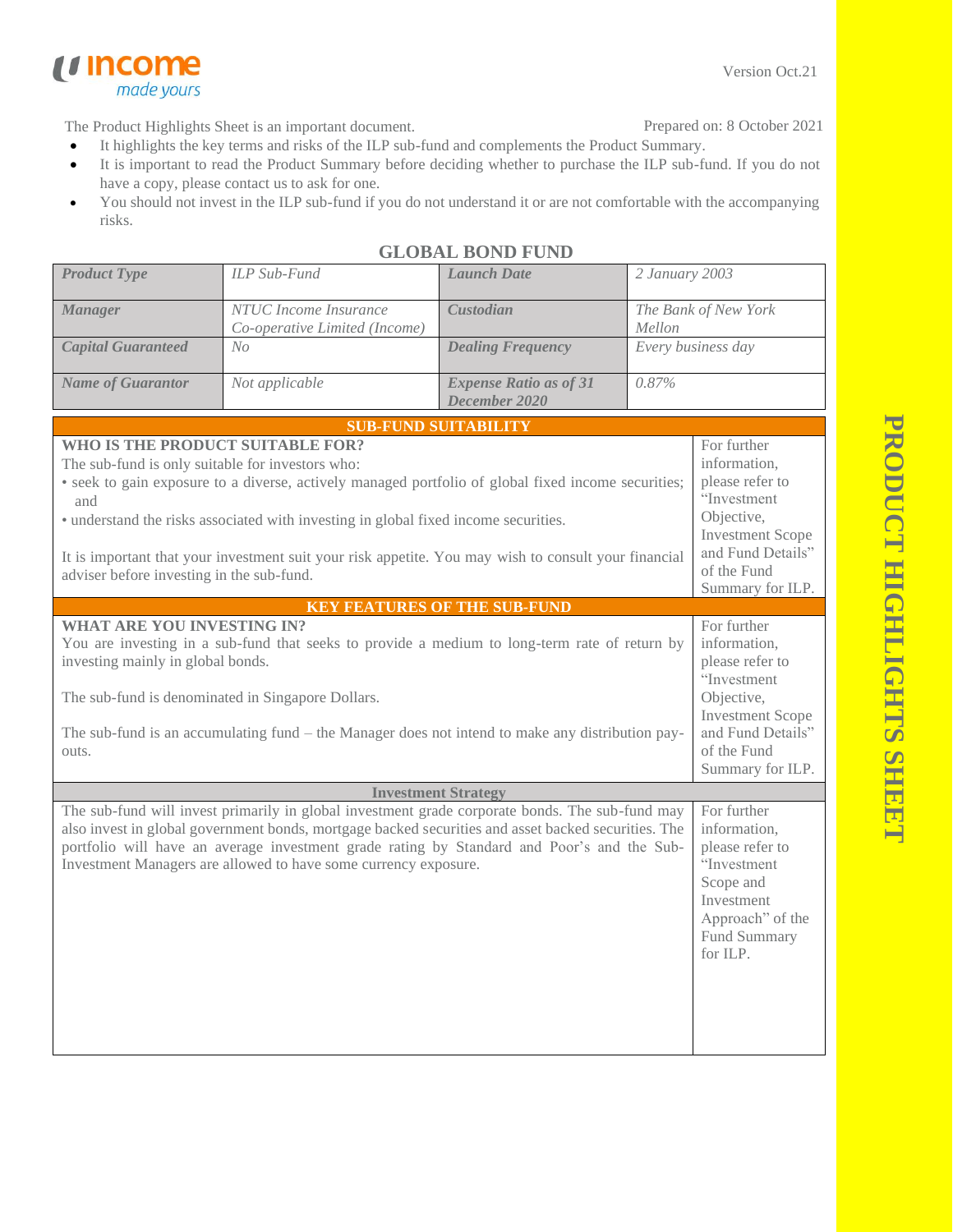

| <b>Parties Involved</b>                                                                                                                                                                                                                                                                                                                                                                                                                                                         |                                                                  |  |
|---------------------------------------------------------------------------------------------------------------------------------------------------------------------------------------------------------------------------------------------------------------------------------------------------------------------------------------------------------------------------------------------------------------------------------------------------------------------------------|------------------------------------------------------------------|--|
| WHO ARE YOU INVESTING WITH?<br>The sub-fund is managed by NTUC Income Insurance Co-operative Limited and sub-managed by<br>PIMCO Asia Pte Ltd and Invesco Asset Management Singapore Ltd.                                                                                                                                                                                                                                                                                       | For further<br>information,<br>please refer to<br>"Fund Manager" |  |
| Prior to 17 August 2021, PIMCO Asia Pte Ltd was the only Sub-Investment Manager of the sub-<br>fund.                                                                                                                                                                                                                                                                                                                                                                            | of the Fund<br>Summary for ILP.                                  |  |
| The custodian of the sub-fund is The Bank of New York Mellon.                                                                                                                                                                                                                                                                                                                                                                                                                   |                                                                  |  |
| <b>KEY RISKS</b>                                                                                                                                                                                                                                                                                                                                                                                                                                                                |                                                                  |  |
| WHAT ARE THE KEY RISKS OF THIS INVESTMENT?<br>You should consider and satisfy yourself as to the risks of investing in the sub-fund.                                                                                                                                                                                                                                                                                                                                            | For further<br>information,<br>please refer to                   |  |
| An investment in the sub-fund is meant to produce returns over the long-term. You should not expect<br>to obtain short-term gains from such investments.                                                                                                                                                                                                                                                                                                                        | "Risks" of the<br>Fund Summary<br>for ILP.                       |  |
| The securities and instruments in which the sub-fund may invest are subject to market fluctuations<br>and other risks inherent in such investments and there can be no assurance that any appreciation in<br>value will occur.                                                                                                                                                                                                                                                  |                                                                  |  |
| The risk factors may cause you to lose some or all of your investments. A description of the major<br>risks is provided below.                                                                                                                                                                                                                                                                                                                                                  |                                                                  |  |
| <b>Market and Credit Risks</b>                                                                                                                                                                                                                                                                                                                                                                                                                                                  |                                                                  |  |
| You are exposed to the following risks:                                                                                                                                                                                                                                                                                                                                                                                                                                         |                                                                  |  |
| <b>Market Risks</b><br>Prices of the securities held by the sub-fund may go up or down, sometimes rapidly or unpredictably.<br>Securities may decline in value due to factors affecting securities markets generally or particular<br>industries.                                                                                                                                                                                                                               |                                                                  |  |
| <b>Interest Rate Risks</b><br>The sub-fund's investment in debt securities may be subject to the risk of interest rate fluctuations<br>which may cause the price of debt securities to go up or down. In general, as nominal interest rates<br>rise, the value of fixed income securities is likely to fall.                                                                                                                                                                    |                                                                  |  |
| <b>Currency Risks</b><br>Changes in exchange rates between currencies or the conversion from one currency to another may<br>cause the value of a sub-fund's investments to diminish or increase. Currency exchange rates may<br>fluctuate significantly over short periods of time. The Sub-Investment Managers will actively hedge<br>the foreign currency exposure in order to manage the currency risk, but will not knowingly leverage<br>in the foreign currency exposure. |                                                                  |  |
| <b>Credit Risks</b><br>Changes in the financial condition or credit standing of an issuer may negatively affect the sub-fund.<br>An issuer of fixed income securities may suffer adverse changes in its financial condition and unable<br>to pay the principal and/or interest on the instrument.                                                                                                                                                                               |                                                                  |  |
| <b>Liquidity Risks</b>                                                                                                                                                                                                                                                                                                                                                                                                                                                          |                                                                  |  |
| You are exposed to liquidity risks<br>There is no secondary market for the sub-fund. All redemption requests should be made to the<br>Manager.                                                                                                                                                                                                                                                                                                                                  |                                                                  |  |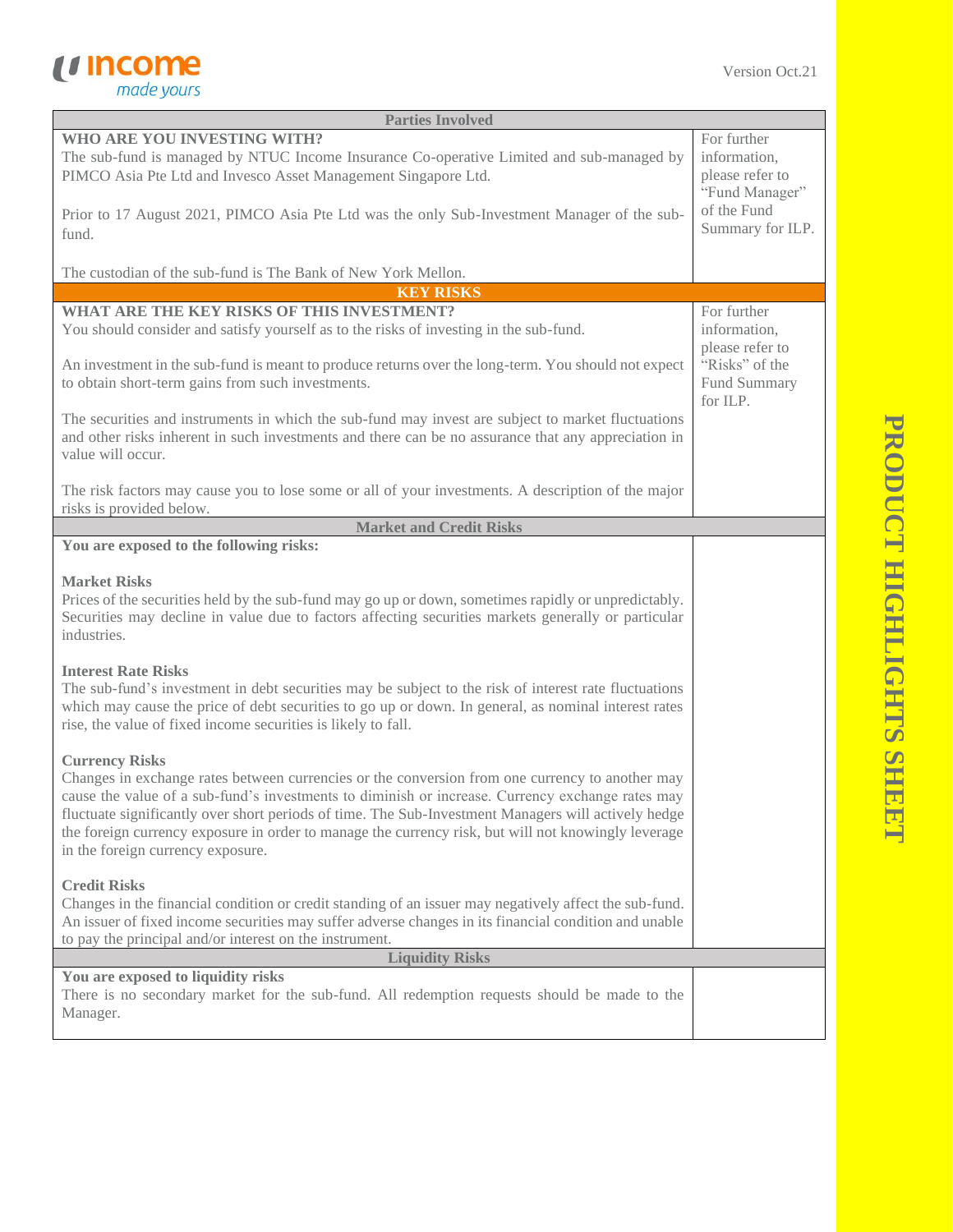#### **Product-Specific Risks**

# **You are exposed to the following risks:**

### **Derivatives Risks**

The sub-fund may invest in derivatives instruments including futures, options, forwards, swaps or credit derivatives for purposes of hedging and/or efficient portfolio management. Derivatives involve risks different from, and, in some cases, greater than, the risks presented by more traditional securities investments. The usage of derivatives may negatively impact the value of the sub-fund. The global exposure of the sub-fund to financial derivatives or embedded financial derivatives will be calculated using the commitment approach and in accordance with provisions of the Code on Collective Investment Schemes. The Manager will ensure that the risk management and compliance procedures are adequate and have been or will be implemented and that it has the necessary expertise to manage the risks relating to the use of financial derivatives.

## **High Yield Risks**

The sub-fund may be subject to greater levels of interest rate, credit and liquidity risks than funds that do not invest in such securities.

### **Emerging Markets Risks**

Investment risk may be particularly high to the extent that a sub-fund invests in emerging market securities of issuers based in countries with developing economies. These securities may present market, credit, currency, liquidity, legal, political and other risks different from, or greater than, the risks of investing in developed countries.

#### **FEES AND CHARGES**

### **WHAT ARE THE FEES AND CHARGES OF THIS INVESTMENT?**

### Payable directly by you

You will need to pay the following fees and charges as a percentage of your gross investment sum:

| Premium    | Premium charge may apply. Please refer to the fees and charges in the Product                                           |
|------------|-------------------------------------------------------------------------------------------------------------------------|
| Charge     | Summary of the applicable ILP for details.                                                                              |
| Policy Fee | Policy fee may apply. Please refer to the fees and charges in the Product<br>Summary of the applicable ILP for details. |
| Switching  | We currently don't charge for fund switches. Please refer to the fees and charges                                       |
| Fee        | in the Product Summary of the applicable ILP for details.                                                               |
| Surrender  | Surrender charge may apply. Please refer to the fees and charges in the Product                                         |
| Charge     | Summary of the applicable ILP for details.                                                                              |

There may be other fees and charges imposed at the investment-linked product level. Please refer to the Product Summary of applicable ILP which you have purchased or intend to purchase for details.

Payable by the ILP sub-fund from invested proceeds

The sub-fund will pay the following fees and charges to the Manager and other parties:

| Annual     | 0.85% per annum. The Annual Management Fee is not guaranteed and may be       |
|------------|-------------------------------------------------------------------------------|
| Management | reviewed from time to time. However, it shall not exceed 2.0% of the sub-fund |
| Fee        | balance at any point of time.                                                 |
|            | The annual management fee will be 0.90% p.a. from 17 August 2022.             |

For further information, please refer to "Fees and Charges" in section 4 of the Product Summary for ILP.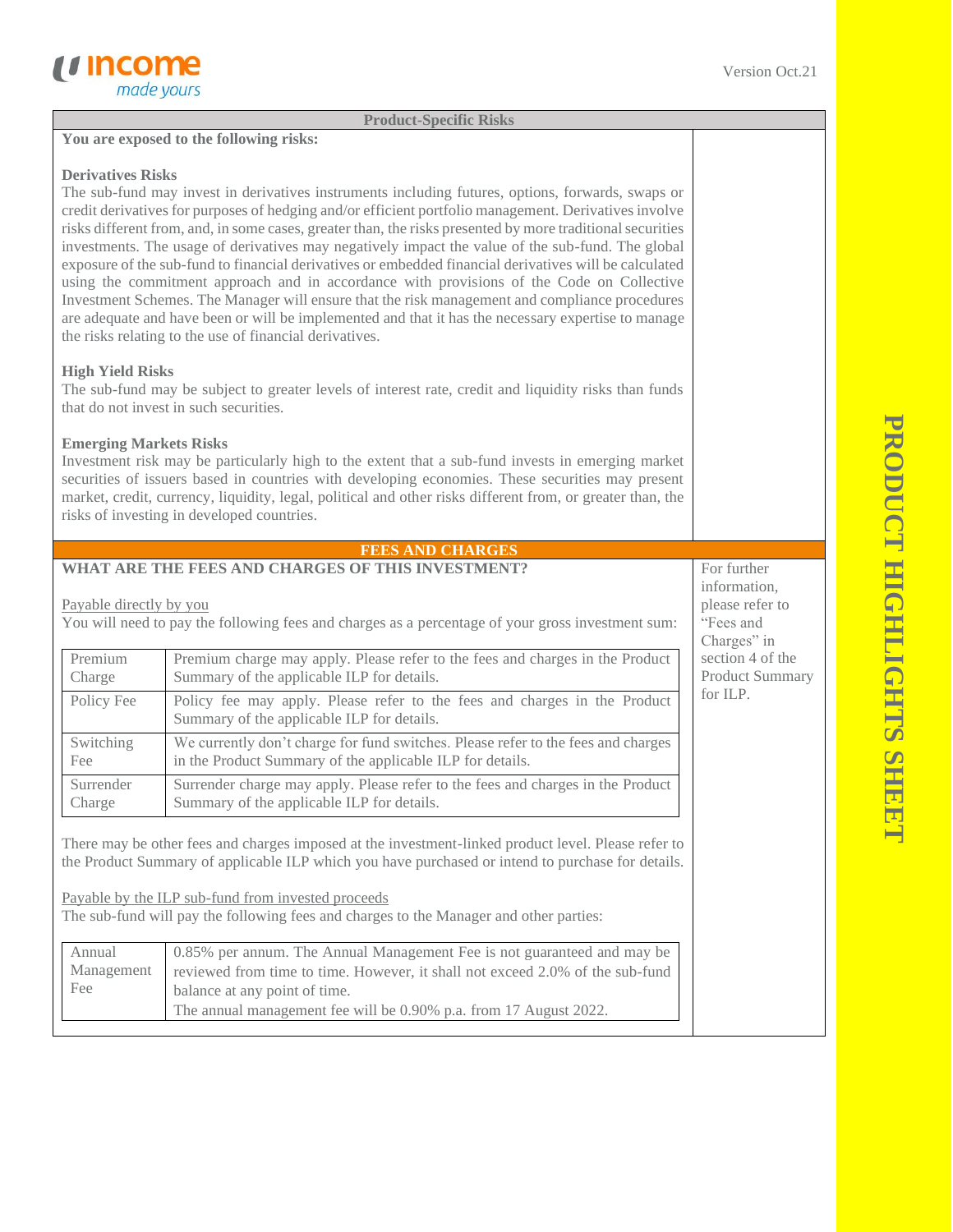*<u>Income</u>*<br> *made yours* 

|                                                                                                                                                                       | VALUATIONS AND EXITING FROM THIS INVESTMENT                                                         |                 |                                                                                             |                                    |
|-----------------------------------------------------------------------------------------------------------------------------------------------------------------------|-----------------------------------------------------------------------------------------------------|-----------------|---------------------------------------------------------------------------------------------|------------------------------------|
| <b>HOW OFTEN ARE VALUATIONS AVAILABLE?</b>                                                                                                                            |                                                                                                     |                 |                                                                                             | For further                        |
| The sub-fund is valued daily on an offer/bid basis. All transactions for ILP are based on forward                                                                     |                                                                                                     |                 | information,                                                                                |                                    |
| pricing. The prices are updated on the website of Income on each business day.                                                                                        |                                                                                                     | please refer to |                                                                                             |                                    |
|                                                                                                                                                                       |                                                                                                     |                 |                                                                                             | "Subscription of                   |
| HOW CAN YOU EXIT FROM THIS INVESTMENT AND WHAT ARE THE RISKS AND                                                                                                      |                                                                                                     |                 | Units" and                                                                                  |                                    |
| <b>COSTS IN DOING SO?</b>                                                                                                                                             |                                                                                                     |                 | "Redemption of                                                                              |                                    |
| You can exit the sub-fund at any time by informing the insurer, either directly or through the financial                                                              |                                                                                                     |                 | Units" in section                                                                           |                                    |
| adviser from whom you purchased the sub-fund.                                                                                                                         |                                                                                                     |                 | 5 and 6 of the                                                                              |                                    |
|                                                                                                                                                                       | If you do so within the cancellation period of 14 days from time of purchase, you may do so without |                 |                                                                                             | <b>Product Summary</b><br>for ILP. |
| incurring the sales charge and fees stated above. However, you will have to take the risk for any price<br>changes in the NAV of the sub-fund since you purchased it. |                                                                                                     |                 |                                                                                             |                                    |
| You will receive the sale proceeds within 7 business days from the time the insurer receives your                                                                     |                                                                                                     |                 |                                                                                             |                                    |
| request to exit from the sub-fund.                                                                                                                                    |                                                                                                     |                 |                                                                                             |                                    |
| Your exit price is determined as follows:                                                                                                                             |                                                                                                     |                 |                                                                                             |                                    |
|                                                                                                                                                                       |                                                                                                     |                 | 1. If you submit the redemption order before 3 pm on a business day, you will be paid a bid |                                    |
|                                                                                                                                                                       | price based on the net asset value of the sub-fund at the close of that business day.               |                 |                                                                                             |                                    |
| 2. If you submit the redemption order after 3 pm, you will be paid a price bid based on the                                                                           |                                                                                                     |                 |                                                                                             |                                    |
|                                                                                                                                                                       | net asset value at the close of the next business day.                                              |                 |                                                                                             |                                    |
| The sale proceeds that you will receive will be the exit price multiplied by the number of units sold,                                                                |                                                                                                     |                 |                                                                                             |                                    |
| less any charges as stated in the terms of the ILP, if applicable.                                                                                                    |                                                                                                     |                 |                                                                                             |                                    |
| An example, assuming that redemption charge is not applicable, is as follows                                                                                          |                                                                                                     |                 |                                                                                             |                                    |
|                                                                                                                                                                       |                                                                                                     |                 |                                                                                             |                                    |
| Exit price<br>$\mathbf{X}$                                                                                                                                            | Number of units sold                                                                                | $=$             | <b>Gross Sale Proceeds</b>                                                                  |                                    |
| S\$1.250<br>X                                                                                                                                                         | 1,000                                                                                               | $\equiv$        | S\$1,250                                                                                    |                                    |
|                                                                                                                                                                       |                                                                                                     |                 |                                                                                             |                                    |
|                                                                                                                                                                       |                                                                                                     |                 |                                                                                             |                                    |
| <b>Gross Sale Proceeds</b>                                                                                                                                            | <b>Redemption Charge</b>                                                                            | $=$             | <b>Net Sale Proceeds</b>                                                                    |                                    |
| S\$1,250                                                                                                                                                              | S\$0.00                                                                                             | $=$             | S\$1,250                                                                                    |                                    |
|                                                                                                                                                                       |                                                                                                     |                 |                                                                                             |                                    |
| Depending on the ILP that you are investing in, a redemption charge may be applicable. Please refer                                                                   |                                                                                                     |                 |                                                                                             |                                    |
| to the Product Summary of the ILP for more details.                                                                                                                   |                                                                                                     |                 |                                                                                             |                                    |
|                                                                                                                                                                       |                                                                                                     |                 |                                                                                             |                                    |
|                                                                                                                                                                       | <b>CONTACT INFORMATION</b>                                                                          |                 |                                                                                             |                                    |
| <b>HOW DO YOU CONTACT US?</b>                                                                                                                                         |                                                                                                     |                 |                                                                                             |                                    |
| More information on the sub-fund could be obtained from the following website:<br>www.income.com.sg/fund/coopprices.asp                                               |                                                                                                     |                 |                                                                                             |                                    |

Alternatively, you may contact our Customer Service Officers at 6788 1122 / 6788 1777 or email us at [csquery@income.com.sg](mailto:csquery@income.com.sg) for more information.